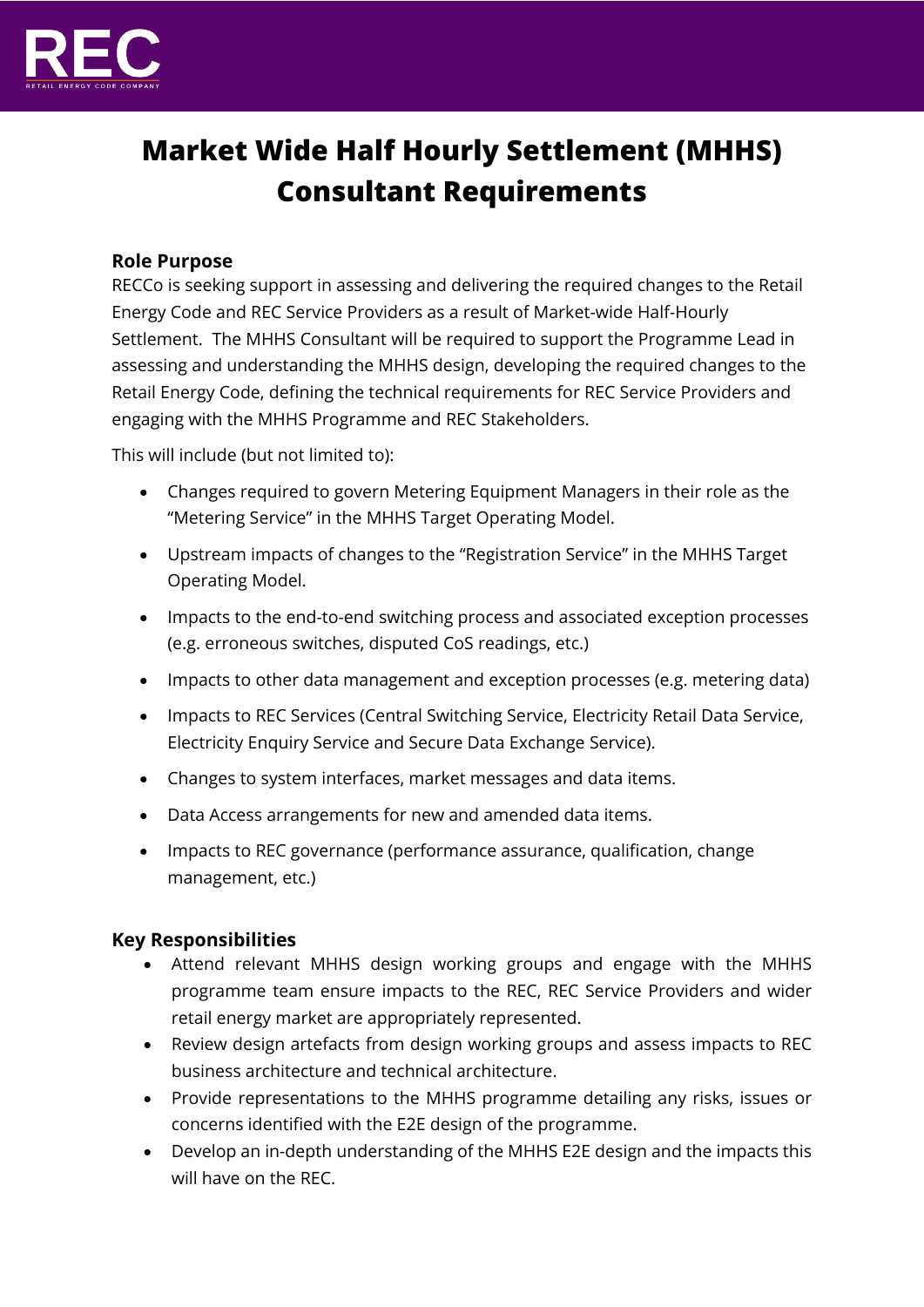

- Develop and draft the changes to the REC Baseline required for each relevant MHHS Programme milestone, including changes to REC Schedules, Operational Documents and Technical Specifications.
- Identify required changes to REC Service Provider systems and develop the detailed requirements specification and Change Request/Impact Assessment for each impacted Service Provider.
- Review impact assessment responses from REC Service Providers and ensure that the proposed solutions reflect the requirements of the MHHS E2E design.
- Review MHHS programme Change Requests that may impact REC code drafting or REC Service Providers and ensure that code drafting or service provider requirements are updated to reflect any changes to the E2E design.
- Provide an after meeting summary report to the Project Lead, Project Manager, Code Manager and any other nominated person following attendance at MHHS programme meetings, including any identified risks, issues or actions that require further discussion or consideration.
- Attend regular RECCo Project Board and Project Team meetings.
- Provide updates to the Project Lead, Project Manager and PMO Lead on any new or amended risks, issues, assumptions or dependencies that are identified.
- Ensure all project deliverables align with the RECCo Project Delivery Principles.

## **Project Delivery Principles**

All project activities and project deliverables will be delivered in accordance with the following principles:

- Consumer Focus all project deliverables will focus on the ultimate aim of delivering positive outcomes for consumers. The consumer experience will be the primary focus of engagement with the programme and developing REC solutions.
- Efficiency ensure that new and/or amended REC Services are delivered efficiently, delivering high quality and offering value for money.
- Digitalisation the REC will take a digital-first approach to the design of new or amended processes, systems and interfaces.
- Simplicity maintain the principles of code consolidation and REC regulatory design principles when evolving the arrangements governed in the REC.
- Continuous Improvement utilise opportunities presented by MHHS to identify improvements and efficiencies in REC processes.